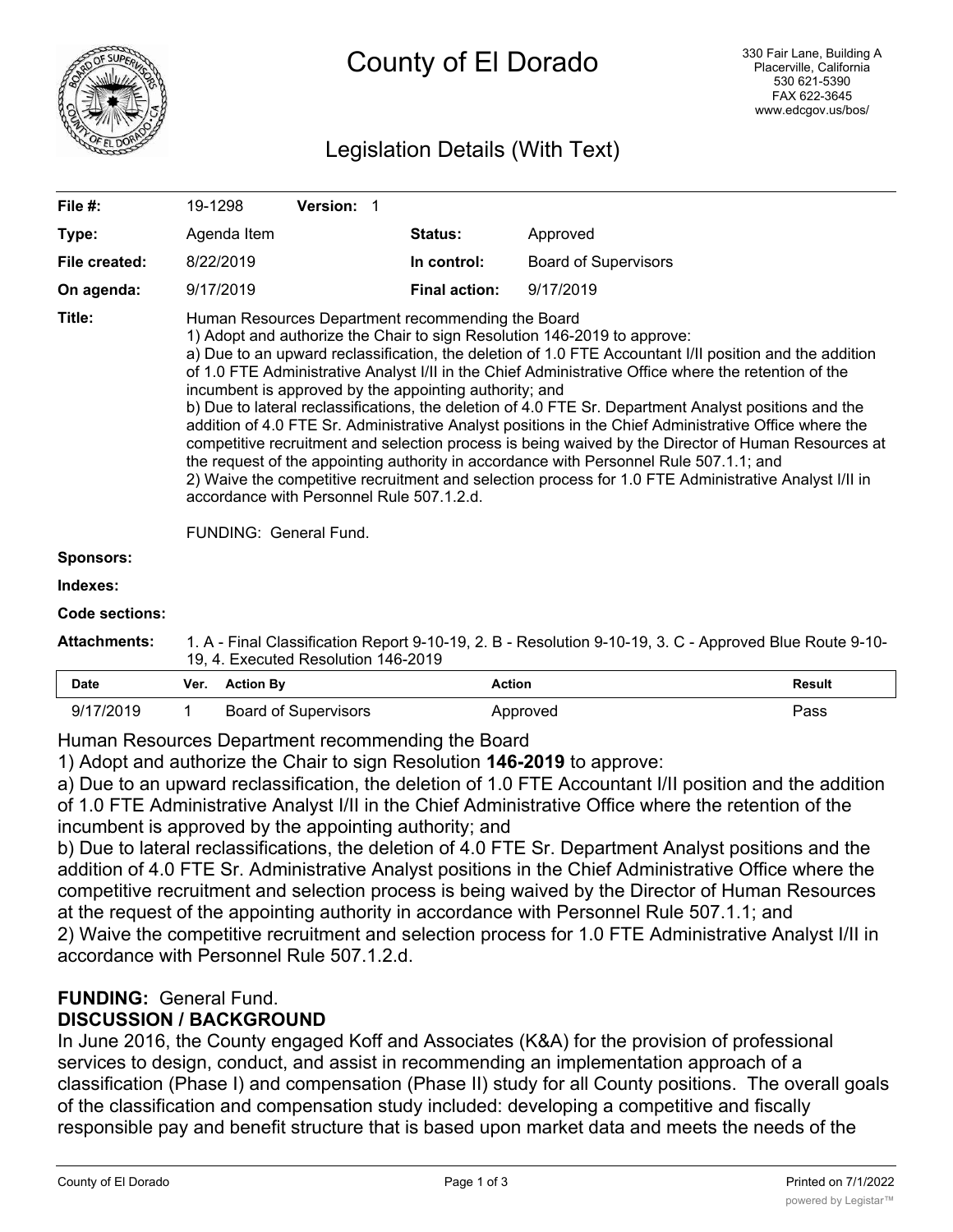County with regards to recruitment and retention of qualified staff; ensuring employees be recognized for the level and scope of work performed, and that they are paid on a fair and competitive basis, and ensuring class specifications reflect current programs, responsibilities, and technology.

In September 2017, the Human Resources Department requested and received Board approval (Legistar # 16-0098) to implement, in phases, the County-Wide classification study.

The Human Resources Department has been working with departments (management and employees) and unions to finalize for Board consideration the newly-proposed class specifications and reclassifications (and subsequent allocation changes). The following is being presented to the Board for consideration:

## **Chief Administrative Office**

One of the K&A recommendations from the class study was to reclassify certain Sr. Department Analyst positions to the newly created class of Sr. Administrative Analyst. The Board last adopted the Sr. Administrative Analyst class specification in December 2018 (Legistar # 18-1870).

Therefore, HR is recommending the following:

- Lateral reclassification of 4.0 FTE positions from Sr. Department Analyst to Sr. Administrative Analyst.
	- Due to the fact that the respective classifications have the same salary ranges (e.g., Sr. Department Analyst and Sr. Administrative Analyst), there is no financial impact to the County with regard to the proposed reclassifications and subsequent allocation changes.

#### **• In accordance with Personnel Rule 507.1.1:**

(a) the competitive recruitment and selection process is being waived by the Director of Human Resources at the request of the appointing authority and

- (b) the incumbents meet the minimum qualifications of the new class.
- The salary is proposed to be set consistent with Personnel Rule 612

Additionally, the incumbent of an Accountant I/II position within the Chief Administrative Office disagreed with the K&A classification recommendation; therefore, Human Resources re-reviewed the position (the class study report is attached) and recommends the following:

- · Upward reclassification of 1.0 FTE position from Accountant I/II to Administrative Analyst I/II.
	- The incumbent will be placed at the II-level.
	- The retention of the incumbent is approved by the appointing authority.
	- In accordance with Personnel Rule 507.1.2:

(a) The incumbent has been in the position for a minimum of twenty-six (26) pay periods; and

(b) The attached class study analyzes the duties of the position and provides the basis for the reclassification; and

- (c) The incumbent meets the minimum qualifications of the new class
- The salary is proposed to be set consistent with Personnel Rule 612.2, Upward Reclassification.

#### **ALTERNATIVES**

The Board could choose not to approve the proposed reclassifications and direct Human Resources to make revisions or conduct additional analysis.

## **PRIOR BOARD ACTION**